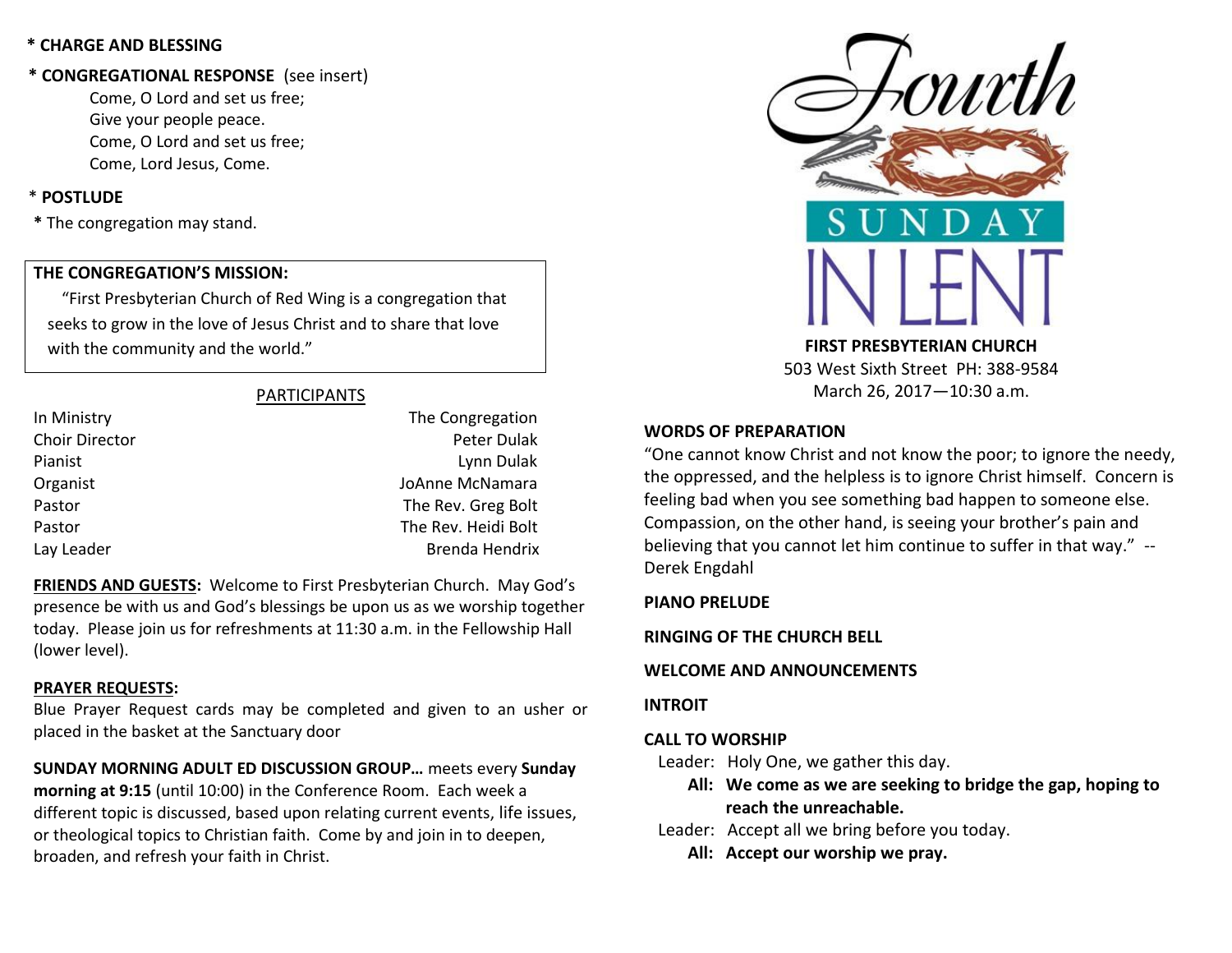#### **\*HYMN OF PRAISE** No. 76

 "My Song Is Love Unknown " *(Prayer Request cards are collected by the Usher.)*

# **\*PRAYER OF CONFESSION** (unison)

**Lord, God, we come before you knowing full well what it takes to be your people in the world; understanding the need to be tolerant and the call to be generous. Yet we are guilty of widening the chasms that separate us from you and from one another; of failing to encourage acceptance or acknowledge what life is like for those whose story is very different from our own. Forgive us for drifting far apart from your will for us and for questioning your purpose and our place within it. Soothe our wounds and those of others we hurt with your gentle grace. Send us from here to listen and to love so that your fractured world may begin to heal. Amen.**

### **\*SILENT PRAYER**

#### **\*ASSURANCE OF PARDON**

Leader: Hear the Good News.

- **People: God hears us always, and knows what we need even when we do not.**
- Leader: Receive assurance of the Lord's absolution, put your trust in the new covenant promised and guaranteed to us through Jesus Christ, our Savior. Amen.

#### **\*PRAYER RESPONSE - Gloria Patri**

 **Glory be to the Father and to the Son and to the Holy Ghost. As it was in the beginning, is now and ever shall be, world without end, Amen, Amen.**

### **A TIME FOR YOUNG DISCIPLES**

**OLD TESTAMENT LESSON** Psalm 41 (read responsively)

#### **CHOIR ANTHEM**

"More Precious Than Silver"—by Lloyd Larson

**NEW TESTAMENT LESSON** Luke 16:19-31

Leader: The Word of the Lord.

**People: Thanks be to God!**

**\*HYMN OF HOPE** "I'm Not Alone" (Insert)

## \***AFFIRMATION OF FAITH** (Colossians 1:15-20)

**Jesus Christ is the image of the invisible God, the firstborn of all creation; in him all things in heaven and on earth were created, things visible and invisible. All things have been created through him and for him. He himself is before all things, and in him all things hold together. He is head of the body, the church; he is the beginning, the firstborn of the dead, so that he might come to have first place in everything. For in him all the fullness of God was pleased to dwell, and through him God was pleased to reconcile all things, whether on earth or in heaven, by making peace through the blood of his cross. Amen.**

#### **PRAYERS OF THE PEOPLE**

**Petitions**  Pastoral Prayer The Lord's Prayer (p. 16 in hymnal) Response

## **WORSHIP THROUGH TITHES AND OFFERINGS**

## **Offertory:**

#### **\*Doxology** No. 591

- Praise God, from whom all blessings flow; Praise Christ, all people here below;
- 
- Praise Holy Spirit evermore;

Praise Triune God, whom we adore. Amen.

## **\*Prayer of Dedication**

Leader: Lord God, we may not be rich, we may not be poor,

- **All: we may not be as faithful as you would wish us to be, But we, and the gifts we offer today, are yours.**
- Leader: Bless them that they may reach the people and the places most in need. Bless especially our monthly offerings to the Red Wing food shelf.

# **All: Bless us that in our service we may defy boundaries to meet you on the other side. Amen.**

# **\* HYMN OF TRUST** No. 435

"We All Are One in Mission"

**SERMON Rev. Heidi Bolt Rev. Heidi Bolt**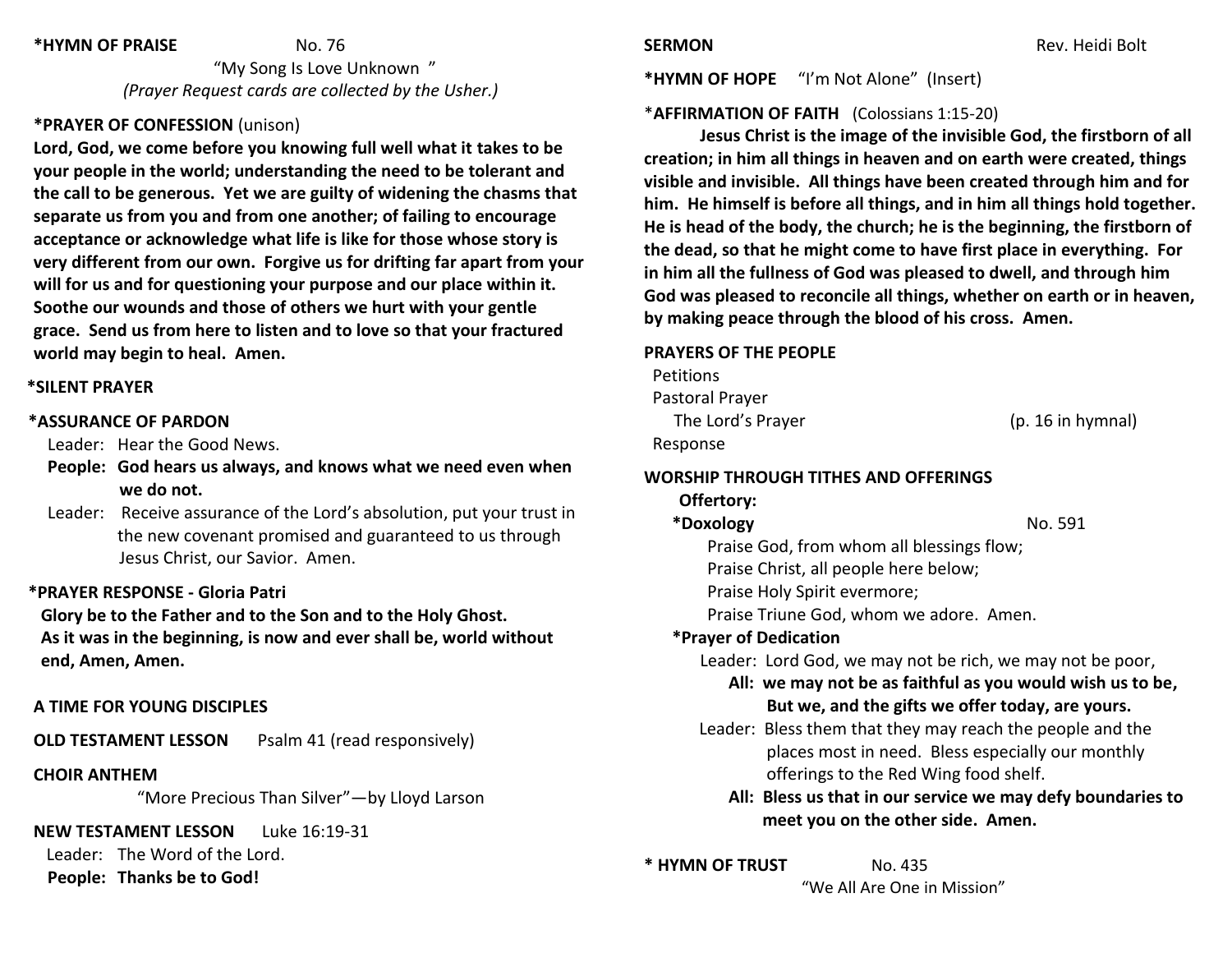## **Luke 16:19-31**

19 'There was a rich man who was dressed in purple and fine linen and who feasted sumptuously every day. <sup>20</sup>And at his gate lay a poor man named Lazarus, covered with sores,  $^{21}$ who longed to satisfy his hunger with what fell from the rich man's table; even the dogs would come and lick his sores.  $^{22}$ The poor man died and was carried away by the angels to be with Abraham. The rich man also died and was buried.  $^{23}$ In Hades, where he was being tormented, he looked up and saw Abraham far away with Lazarus by his side.  $^{24}$ He called out, "Father Abraham, have mercy on me, and send Lazarus to dip the tip of his finger in water and cool my tongue; for I am in agony in these flames."  $^{25}$ But Abraham said, "Child, remember that during your lifetime you received your good things, and Lazarus in like manner evil things; but now he is comforted here, and you are in agony.  $^{26}$ Besides all this, between you and us a great chasm has been fixed, so that those who might want to pass from here to you cannot do so, and no one can cross from there to us." <sup>27</sup>He said, "Then, father, I beg you to send him to my father's house  $-$  <sup>28</sup>for I have five brothers—that he may warn them, so that they will not also come into this place of torment." <sup>29</sup>Abraham replied, "They have Moses and the prophets; they should listen to them."  $30$ He said, "No, father Abraham; but if someone goes to them from the dead, they will repent."  $31$ He said to him, "If they do not listen to Moses and the prophets, neither will they be convinced even if someone rises from the dead." '

**JOIN US** at the Mississippi Shuffle Kick Off Ice Cream Social on April 10, 2017 @ 6:00 p.m. at First Lutheran Church of Red Wing. Stop by with your family, friends, and teammates to kick off the fight against cancer in Red Wing! Whether you're a brand new team or a team that's participated for 20 years, we'd love for you to stop by. Team Captain kits will be available for pickup, so be sure to send a team representative. Please RSVP to Eric Noll at [eric.noll@cancer.org](mailto:eric.noll@cancer.org) or 507.424.4604 so we are able to plan accordingly and be sure to sign your team up at [www.relayforlife.org/redwingmn](http://www.relayforlife.org/redwingmn)

> **Only God can turn a MESS into a message, a TEST into a testimony, a TRIAL into a triumph, a VICTIM into a victory.**

| Psalm 41 (Read responsively)                      |                                                                    |
|---------------------------------------------------|--------------------------------------------------------------------|
|                                                   | $1$ Happy are those who consider the poor;                         |
|                                                   | the LORD delivers them in the day of trouble.                      |
|                                                   | $2$ The LORD protects them and keeps them alive;                   |
|                                                   | they are called happy in the land.                                 |
|                                                   | You do not give them up to the will of their enemies.              |
|                                                   | $3$ The LORD sustains them on their sickbed;                       |
|                                                   | in their illness you heal all their infirmities.                   |
|                                                   | $4$ As for me, I said, 'O LORD, be gracious to me;                 |
|                                                   | heal me, for I have sinned against you.'                           |
|                                                   | $5$ My enemies wonder in malice                                    |
|                                                   | when I will die, and my name perish.                               |
|                                                   | $6$ And when they come to see me, they utter empty words,          |
|                                                   | while their hearts gather mischief;                                |
|                                                   | when they go out, they tell it abroad.                             |
|                                                   | $\frac{7}{7}$ All who hate me whisper together about me;           |
|                                                   | they imagine the worst for me.                                     |
|                                                   | <sup>8</sup> They think that a deadly thing has fastened on me,    |
|                                                   | that I will not rise again from where I lie.                       |
|                                                   | $9$ Even my bosom friend in whom I trusted,                        |
|                                                   | who ate of my bread, has lifted the heel against me.               |
|                                                   | $10$ But you, O LORD, be gracious to me,                           |
|                                                   | and raise me up, that I may repay them.                            |
| $11$ By this I know that you are pleased with me; |                                                                    |
|                                                   | because my enemy has not triumphed over me.                        |
|                                                   | $12$ But you have upheld me because of my integrity,               |
|                                                   | and set me in your presence for ever.                              |
|                                                   | <sup>13</sup> Blessed be the LORD, the God of Israel,              |
|                                                   | from everlasting to everlasting. Amen and Amen.                    |
| GREETERS:                                         | <b>Dolores Rootes</b>                                              |
| USHER:                                            | Doug Fryer                                                         |
| <b>FLOWERS:</b>                                   | Eleanor griffin in celebration of Eleanor and Emily's<br>birthdays |
| <u>FELLOWSHIP:</u>                                | <b>Edie and Corinne Williams</b>                                   |
|                                                   | "If you kneel before God, you can stand before any man."—Anonymous |